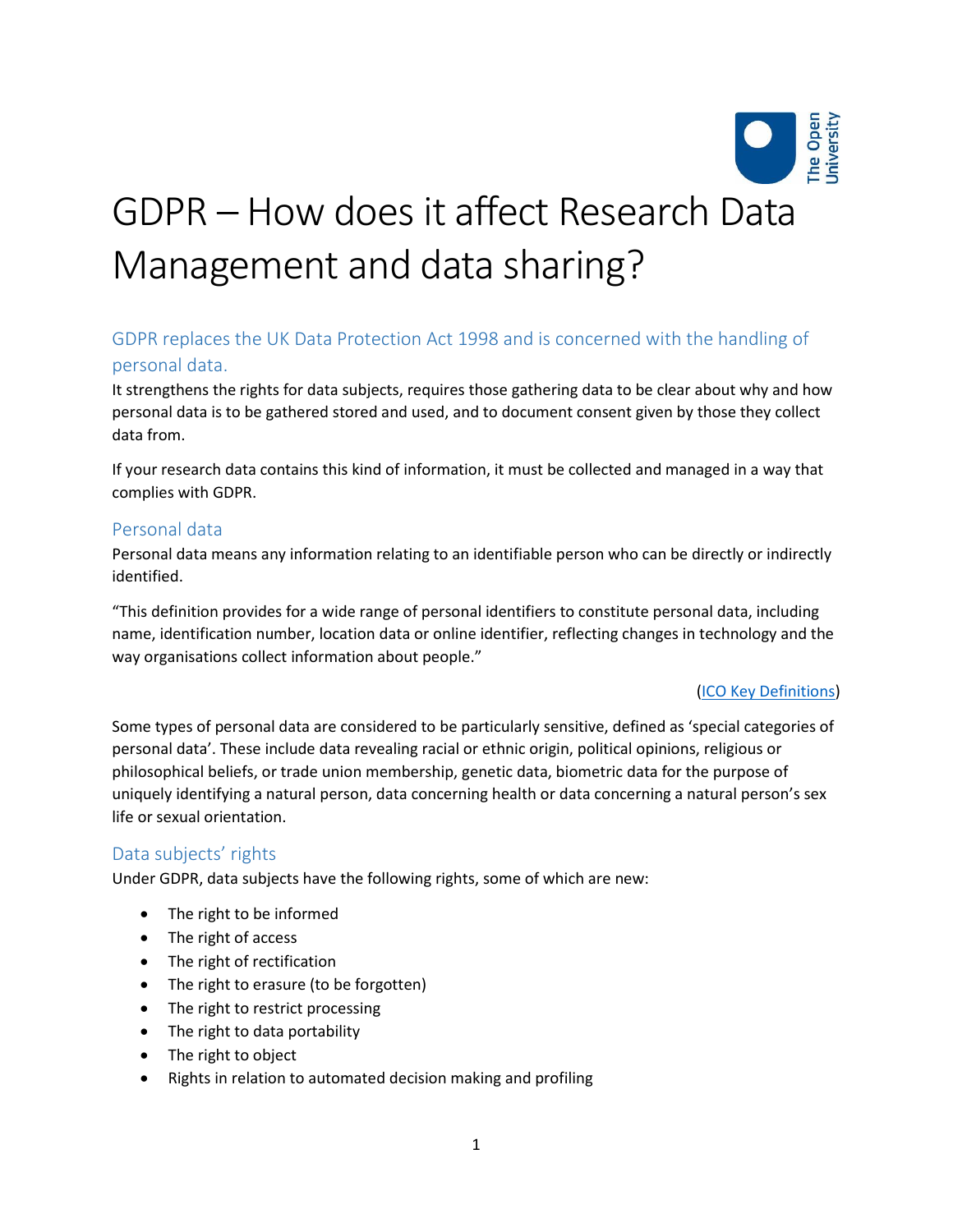## Consent

GDPR requires that consent for data collection and use must be freely given, specific, informed and an unambiguous indication of their participants' agreement to the processing of personal data relating to them.

- It must be in the form of a statement or by a clear affirmative action, and cannot, for example, be in the form of a pre-ticked box.
- Consent needs documented so that it can be demonstrated/proved at any point.

To be able to give consent, participants must be informed about, and allowed to give or withhold consent for, each of the ways that their data will be processed and used. Information sheets and consent forms should cover:

- the purpose of the research
- What data will be gathered
- Benefits and risks of taking part
- How data will be stored during the project
- Who will have access to it
- Will it be anonymised or pseudonymised? How and when will this be done?
- Plans for data preservation and sharing
- Contact details for the researcher, institution and funder.

It should also be made clear that they have the right to withdraw their participation from the study and how this can be done.

Participants have the right to erasure (to have their data removed) but it must be stated if there is a point after which this cannot be done (e.g. after anonymization).

The Open University and UK Data Service guidance and templates for writing information sheets and consent forms have been updated for GDPR:

### [OU sample participant information sheets and consent forms](https://www.open.ac.uk/research/governance/ethics/human/review-process)

### [UK Data Service Guidance and Model consent form](https://ukdataservice.ac.uk/learning-hub/research-data-management/ethical-issues/consent-for-data-sharing/)

## Working with children

When working with children, particular attention should be given to making sure that all information presented to them is age-appropriately understandable and that they are aware of any risks involved.

GDPR allows children aged 16 years or over to give consent for participation. The proposed UK Data Protection Bill lowers may lower this age in the UK, however this is yet to be approved. For children under this age, consent must be sought from whoever holds parental responsibility. A reasonable effort should be made to verify the age of children before taking part, and to verify the responsibility of the adult when asking from consent from them.

[\(ICO Children\)](https://ico.org.uk/for-organisations/guide-to-the-general-data-protection-regulation-gdpr/applications/children/)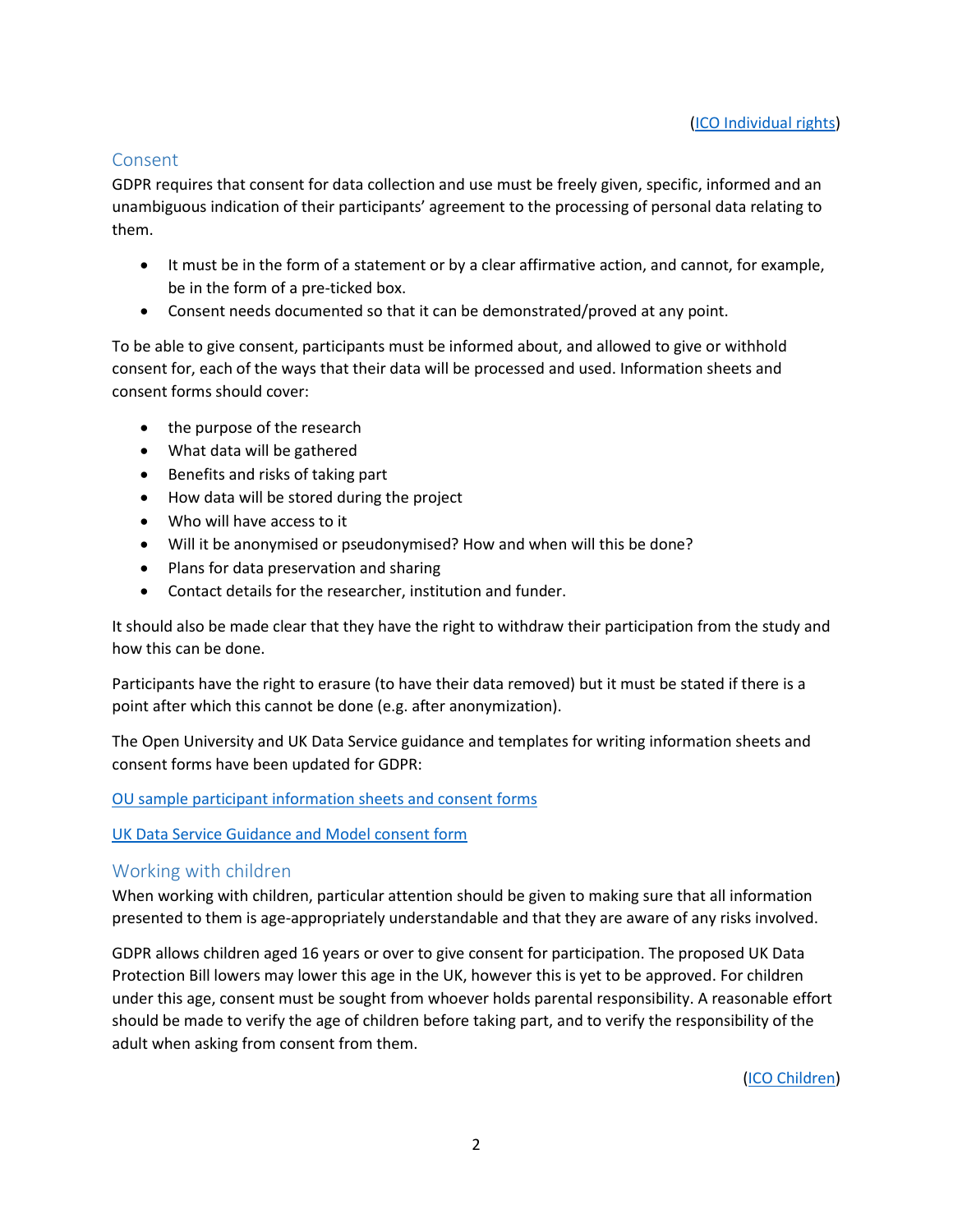# Data preservation and sharing

Long term preservation and sharing of data is an aim for many and a requirement of many funders, publishers and institutions. To enable this, researchers should detail to participants what data will be preserved and shared, and how open or controlled access will be. For example: "anonymised data will be added to an accessible data repository and openly shared, and non-anonymised data will be stored in an access controlled area or destroyed after a certain period". If access is to be given to nonanonymised data, who will be given access and how?

# Anonymised data.

Truly anonymised data – where identifying information is permanently removed and individuals can no longer be identified, and where there is no way to re-identify - is not considered personal data and therefore does not fall under GDPR. However, it may not always be possible to fully anonymise data. As the experts, researchers should decide how effective anonymisation techniques will be for their data. Participants should be informed of the way their data will be anonymised so that they can make an informed decision about consent for its storage and sharing.

# Pseudonymised data

Pseudonymisation removes identifying data but retains a way to re-identify, for example where a code in the pseudonymised set can be referenced to identifying information in a separate document. Pseudonymised data is still considered personal data so should be seen as a step towards protecting participants' personal data, but not as a way to make data exempt from the coverage of GDPR.

# Transfer outside of the EU

Data can be transferred to countries outside of the EU where the ICO has decided that the receiving country or institution ensures an adequate level of protection, or where the organisation receiving the personal data has provided adequate safeguards. A basis for this type of transfer should be established before transfer is made.

### [\(ICO International Transfers\)](https://ico.org.uk/for-organisations/guide-to-the-general-data-protection-regulation-gdpr/international-transfers/)

## Data Management Plans

As always when preparing for data gathering, writing a Data Management Plan will help to foresee and address any issues at the outset.

### Questions you should be prepared to answer

- What information will I provide and how will I request consent?
- How will I document consent and how/where will I store it?
- Am I collecting only the personal data that I need?
- Will I anonymise or pseudonymise? How will I do it?
- What if participants request their data? How will I provide it in an accessible way?
- What if participants withdraw? How will I remove their data, and after what point would this become impossible?
- How will I preserve the data long-term?
- Do I plan to share it, and how?